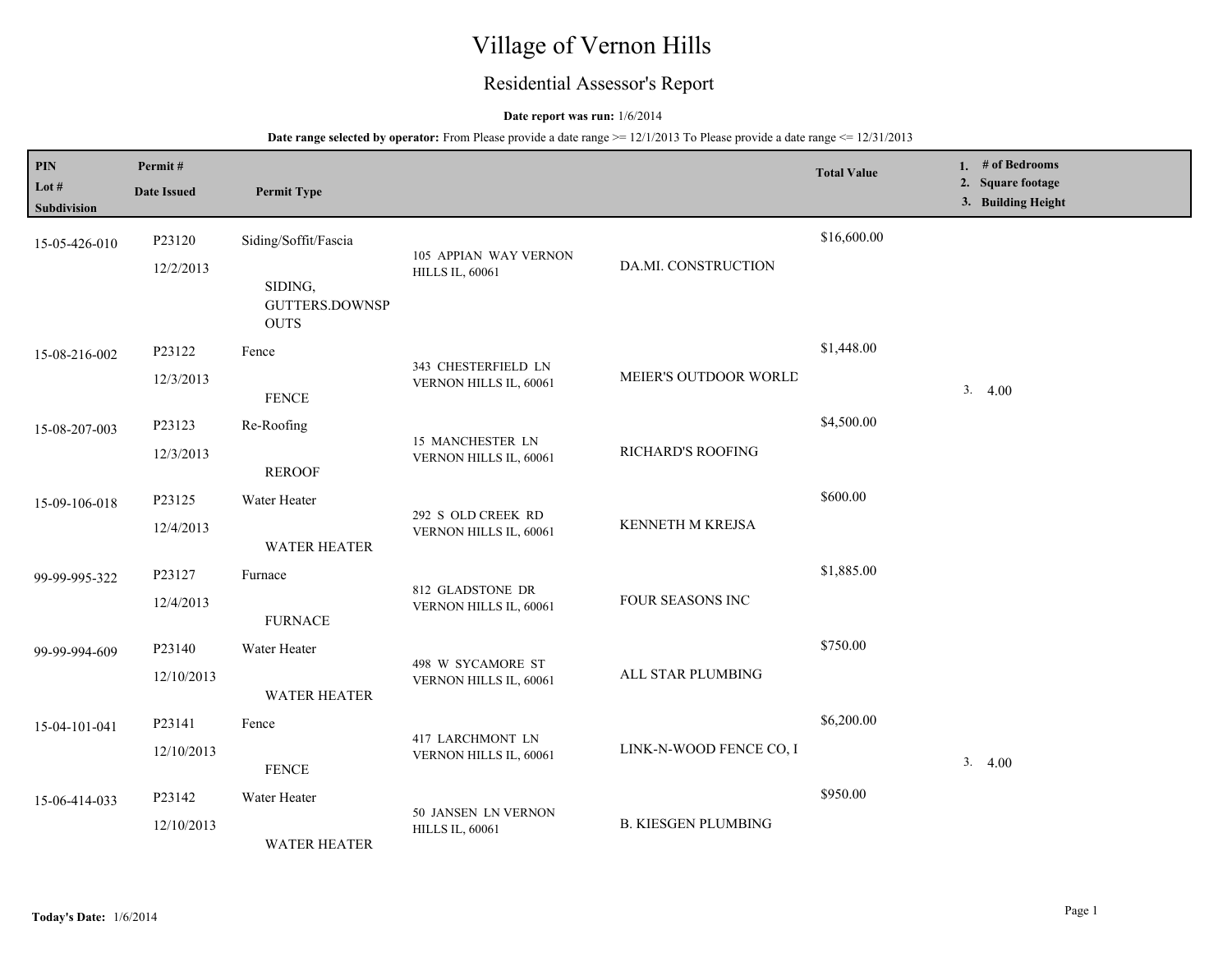#### **Date report was run:** 1/6/2014

## **Date range selected by operator:** From Please provide a date range  $\ge$  = 12/1/2013 To Please provide a date range <= 12/31/2013

| $\mathbf{PIN}$<br>Lot #<br>Subdivision | Permit#<br><b>Date Issued</b> | <b>Permit Type</b>                                                                                                                      |                                                       |                                                | <b>Total Value</b> | 1. # of Bedrooms<br>2. Square footage<br>3. Building Height |
|----------------------------------------|-------------------------------|-----------------------------------------------------------------------------------------------------------------------------------------|-------------------------------------------------------|------------------------------------------------|--------------------|-------------------------------------------------------------|
| 15-04-308-004                          | P23143<br>12/10/2013          | Water Heater<br><b>WATER HEATER</b>                                                                                                     | 207 MELODY LN VERNON<br><b>HILLS IL, 60061</b>        | <b>B. KIESGEN PLUMBING</b>                     | \$1,100.00         |                                                             |
| 15-06-408-001                          | P23147<br>12/11/2013          | Fence<br><b>FENCE</b>                                                                                                                   | 269 N PONTIAC LN VERNON<br><b>HILLS IL, 60061</b>     | <b>ANDY KILLEN</b>                             | \$950.00           | 3. 5.00                                                     |
| 15-08-210-005                          | P23151<br>12/12/2013          | Misc. Residential<br>REPAIR FRAMING,<br>DRYWALL, DROP<br><b>CEILING AND</b><br><b>INSTALL CAN</b><br><b>LIGHTS IN</b><br><b>CEILING</b> | 121 DEERPATH DR VERNON<br><b>HILLS IL, 60061</b>      | HOME PROS OF SPRING GR                         | \$6,000.00         |                                                             |
| 15-08-114-024                          | P23155<br>12/13/2013          | Water Heater<br><b>WATER HEATER</b>                                                                                                     | <b>45 CHARLES CT VERNON</b><br><b>HILLS IL, 60061</b> | ARS OF ILLINOIS (AMERICA<br><b>RESIDENTIAL</b> | \$900.00           |                                                             |
| 15-04-311-005                          | P23156<br>12/13/2013          | Water Heater<br><b>WATER HEATER</b>                                                                                                     | 122 ANNAPOLIS DR<br>VERNON HILLS IL, 60061            | MJT HOLMINGS LLC                               | \$500.00           |                                                             |
| 99-00-000-530                          | P23160<br>12/16/2013          | Furnace<br><b>FURNACE</b>                                                                                                               | 300 E PINE LAKE CIR<br>VERNON HILLS IL, 60061         | ALLIED AIR CONDITIONING<br><b>HEATING</b>      | \$2,150.00         |                                                             |
| 15-05-406-019                          | P23163<br>12/18/2013          | Fence<br><b>FENCE</b>                                                                                                                   | 113 ALEXANDRIA DR<br>VERNON HILLS IL, 60061           | <b>AZTEC FENCE</b>                             | \$3,150.00         | 3. 6.00                                                     |
| 99-99-993-553                          | P23166<br>12/18/2013          | Misc. Residential<br><b>BSMT REMODEL:</b><br><b>NO PLUMBING</b>                                                                         | 324 E RANNEY AV VERNON<br><b>HILLS IL, 60061</b>      | <b>BRIAN MCDONALD</b>                          | \$6,000.00         |                                                             |